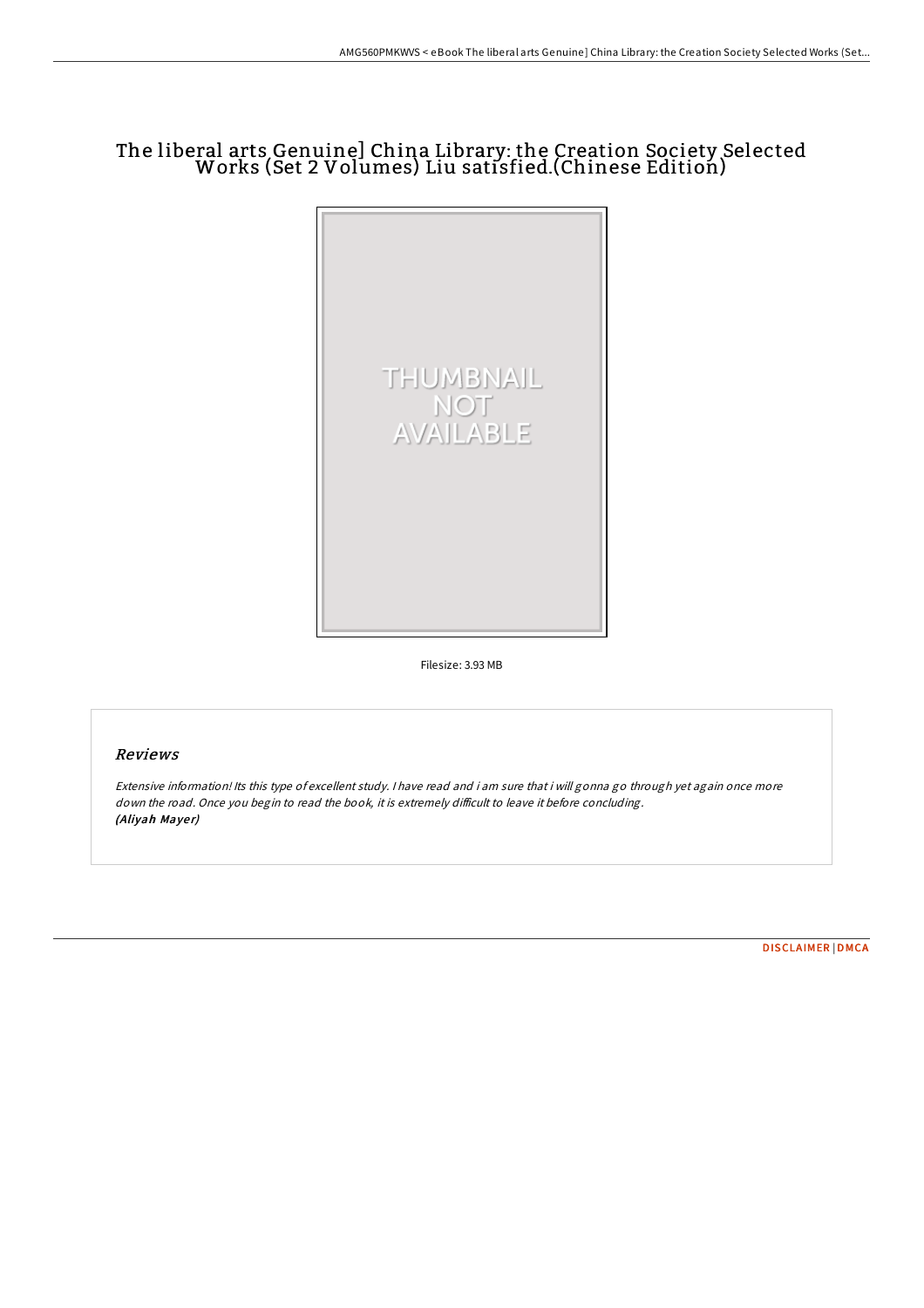## THE LIBERAL ARTS GENUINE] CHINA LIBRARY: THE CREATION SOCIETY SELECTED WORKS (SET 2 VOLUMES) LIU SATISFIED.(CHINESE EDITION)



To download The liberal arts Genuine] China Library: the Creation Society Selected Works (Set 2 Volumes) Liu satisfied. (Chine se Ed itio n) eBook, make sure you refer to the link under and save the document or have accessibility to additional information which are have conjunction with THE LIBERAL ARTS GENUINE] CHINA LIBRARY: THE CREATION SOCIETY SELECTED WORKS (SET 2 VOLUMES) LIU SATISFIED.(CHINESE EDITION) book.

Hardcover. Condition: New. Ship out in 2 business day, And Fast shipping, Free Tracking number will be provided after the shipment.Paperback. Pub Date :2011-11-01 Pages: 881 Publisher: China Publishing Group Basic information title: Chinese Library: Creation Society Selected Works (Set 2 Volumes) List Price: 93.00 yuan Author: Liu satisfied compiled Press: China Publishing Group Publication Date :2011-11-01ISBN: 9787020085590 Words: Pages: 881 Edition: 1 Binding: Hardcover Folio: 32 open commodity ID: 11102407 Editor's Choice No Summary creating community is famous literary societies of the May Fourth period by Guo . Yu. Ch'eng. Zheng Boqi et al. initiated. The early emphasis on art itself independent of the value of the tendency to romanticism in art. After advocated revolutionary literature and proletarian literature. Publication published quarterly created: Creation Weekly. Liu satisfied compile the library: creating community Selected Works (Set 2 Volumes) compile Guo wiping more than 10 writers. led by three forty works. Contents Preface poetry Guo Fenghuang Nie charm Nintendogs the pen stand hilltop Looking dead temptation Spring fetal movement creator of Star anxious (ten preferred 6) bottles (excerpt) Deng are my heart tide articles (excerpt) the waterfront Late Nanyanghu Shanghai Fantasia - in 1922 the first month impression of smell over one the Ch'eng poetry of Li Bai's death sixteen (Option 10) the lost lambs Zhouquan Ping Zhou praise hsiang Devil's Night Song King implicit fisheries dawn Ni Yide poem two Wang Duqing hanging Rome roses Mu Tian Petals can not bear Ikegami rain - the window red Shadeng the drought Burch brother and their lover Feng Naichao fantasy outside the White Bridge Xu Fortunately. the idyll Jiang Guangci in the night - To Comrade Liu Hua's King Wuling Ren read the prayer after prayer Hung for the law he. her three Manhua poetry The Yaomian dead of night Mei Shaonong...

**D** Read The liberal arts [Genuine](http://almighty24.tech/the-liberal-arts-genuine-china-library-the-creat.html)] China Library: the Creation Society Selected Works (Set 2 Volumes) Liu satisfied. (Chinese Edition) Online

Do wnload PDF The liberal arts [Genuine](http://almighty24.tech/the-liberal-arts-genuine-china-library-the-creat.html)l China Library: the Creation Society Selected Works (Set 2 Volumes) Liu satisfied.(Chinese Edition)